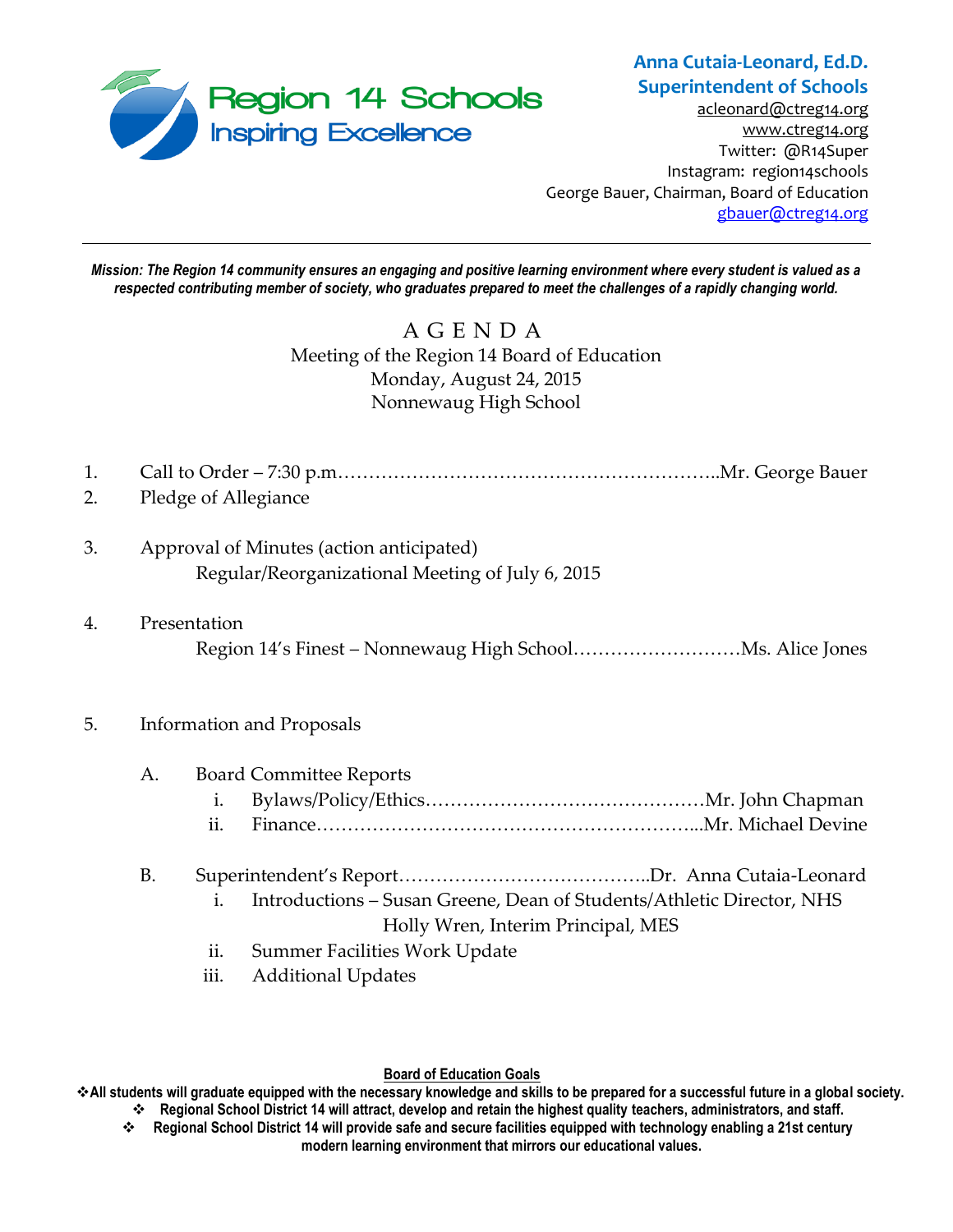### C. Board Chair's Comments…………………………………………………….Mr. Bauer

- i. Board of Education Norms and Operational Guidelines
- ii. Board Committee Assignments

### 6. Privilege of the Floor

The Board of Education will recognize citizens of Bethlehem and Woodbury, who are asked to state their name and town of residence and to please limit comments to three (3) minutes. The Board will not hear comment on individual personnel matters or comments addressed to a specific member(s) of the board. Decorum will be enforced.

## 7. Business Requiring Board Action (action anticipated)

i. Approval of Chrome Book Lease

Move that the Region 14 Board of Education award the contract for the purchase of 1600 Dell Chromebooks utilizing the CT Dept of Administrative Services Contract Award #11psx0248 to: DELL Marketing LPO, One Dell Way, Round Rock, TX 1600 Dell Chromebooks \$574,400 1600 Google Chrome OS Management Console License (Education) \$44,800 1600 Dell USB Optical Mouse \$12,800 Total \$632,000

Move that the Region 14 Board of Education approve the resolution authorizing the execution and delivery of Master Lease Agreement No. 565975-11568 Lessor: Dell Financial Services, LLC, One Dell Way, Round Rock, TX Dell Chromebook Lease payment structure: 0.00% interest; 3 annual level payments; lease payments due July of 3 successive years beginning in 2016: \$210,667 year 2: \$210,667 year 3: \$210,666 for a total of \$632,000

# ii. Interior Camera Installation

Move that the Region 14 Board of Education award the contract for the installation of interior camera and fiber infrastructure utilizing the CT Dept of Administrative Service Contract Award #09PSX0292 to:

Tyco Integrated Security, 10 Research Parkway, Wallingford, CT as follows: BES \$30,762; MES \$31,471; WMS \$37,534 for a total of \$99,767

#### **Board of Education Goals**

**All students will graduate equipped with the necessary knowledge and skills to be prepared for a successful future in a global society. Regional School District 14 will attract, develop and retain the highest quality teachers, administrators, and staff.**

 **Regional School District 14 will provide safe and secure facilities equipped with technology enabling a 21st century modern learning environment that mirrors our educational values.**